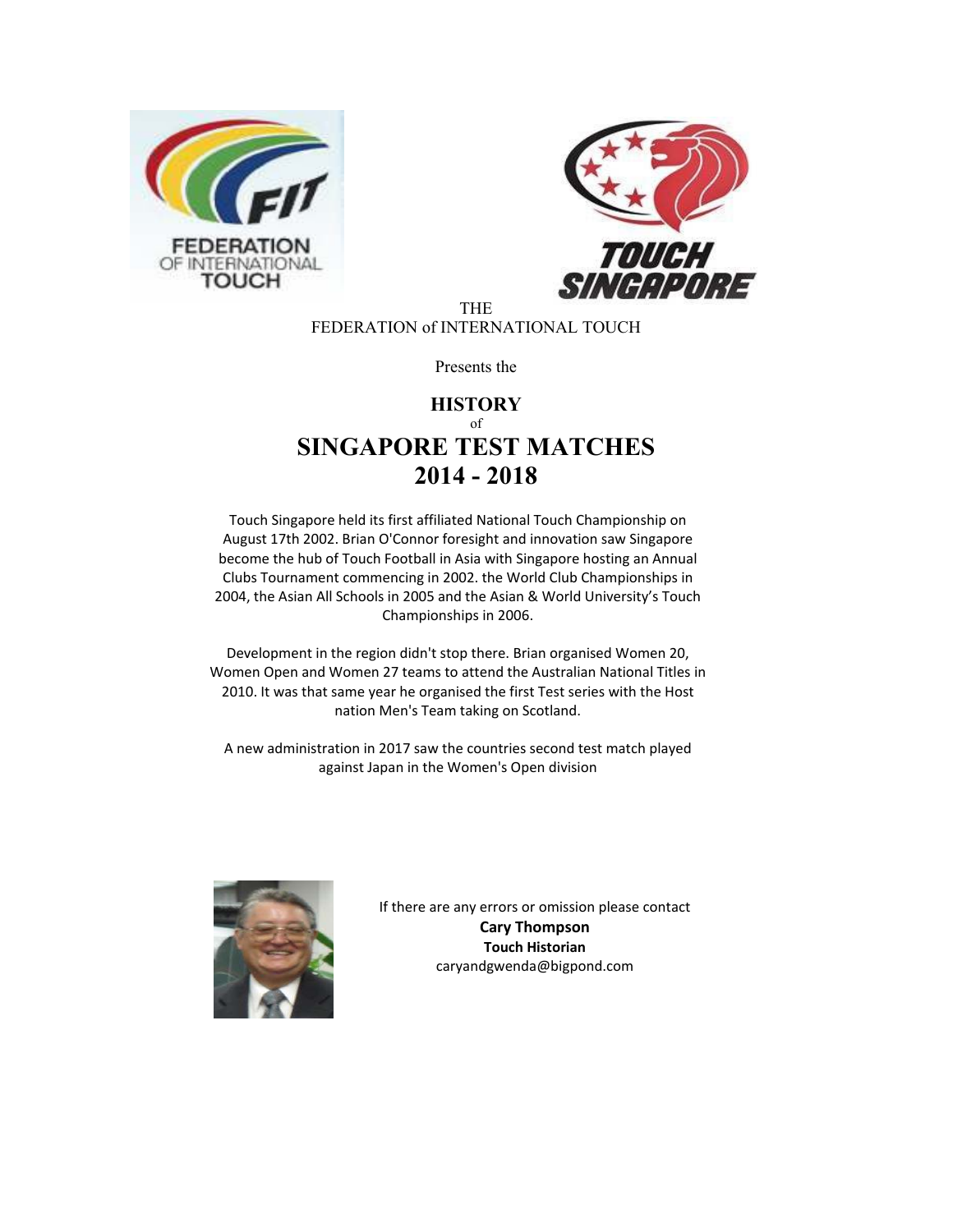|  | <b>HEAD TO HEAD 1985 - 2018</b> |  |  |
|--|---------------------------------|--|--|
|--|---------------------------------|--|--|

### **SINGAPORE**

| <b>MENS</b>         |                    |  |  |  |  |   | <b><i>IOMENS</i></b> |   |                    |   |    |    |
|---------------------|--------------------|--|--|--|--|---|----------------------|---|--------------------|---|----|----|
| <b>Scotland</b>     |                    |  |  |  |  | 8 | Japan                | 3 |                    | 3 | 12 | 25 |
|                     |                    |  |  |  |  | 8 |                      | 3 |                    | 3 | 12 | 25 |
| <b>Biggest Win:</b> | No win recorded    |  |  |  |  |   | <b>Biggest Win:</b>  |   | No win recorded    |   |    |    |
| <b>Worst Loss:</b>  | 1-8; Scotland 2010 |  |  |  |  |   | <b>Worst Loss:</b>   |   | 1-8; Scotland 2010 |   |    |    |

| D |                  |                |  |  | A           | <b>/OMENS</b>       |   |                 |   |  |    |    |
|---|------------------|----------------|--|--|-------------|---------------------|---|-----------------|---|--|----|----|
|   |                  |                |  |  | 8           | Japan               | 3 |                 | 3 |  | 12 | 25 |
|   |                  |                |  |  | 8           |                     | 3 |                 | 3 |  | 2  | 25 |
|   |                  | o win recorded |  |  |             | <b>Biggest Win:</b> |   | No win recorded |   |  |    |    |
|   | 8; Scotland 2010 |                |  |  | Worst Loss: | 1-8; Scotland 2010  |   |                 |   |  |    |    |

### *SUMMARY*

## **Overall Performance - Singapore**

| <b>Divisions</b>            | D | W      |   | D      |    | A       |            | <b>No Win Recorded</b> |
|-----------------------------|---|--------|---|--------|----|---------|------------|------------------------|
| <b>Men</b><br><i>J</i> omen | 3 | 0<br>0 | 3 | 0<br>0 | 12 | 8<br>25 |            | <b>Worst Loss</b>      |
|                             |   | O      |   | 0      | 13 | 33      | <b>Men</b> | 1-8 v Scotland 20      |

| Biggest Winning Margin |                 |  |  |  |  |  |  |  |  |
|------------------------|-----------------|--|--|--|--|--|--|--|--|
|                        | No Win Recorded |  |  |  |  |  |  |  |  |
|                        |                 |  |  |  |  |  |  |  |  |
| <b>Worst Loss</b>      |                 |  |  |  |  |  |  |  |  |
|                        |                 |  |  |  |  |  |  |  |  |

# **Men** 1-8 v Scotland 2010

## *Overall Performance - Opponents*

| <b>Teams</b>             | E |   |    | A       |
|--------------------------|---|---|----|---------|
| <b>Scotland</b><br>Japan |   | 3 | 12 | 8<br>25 |
|                          |   |   | 13 | 33      |